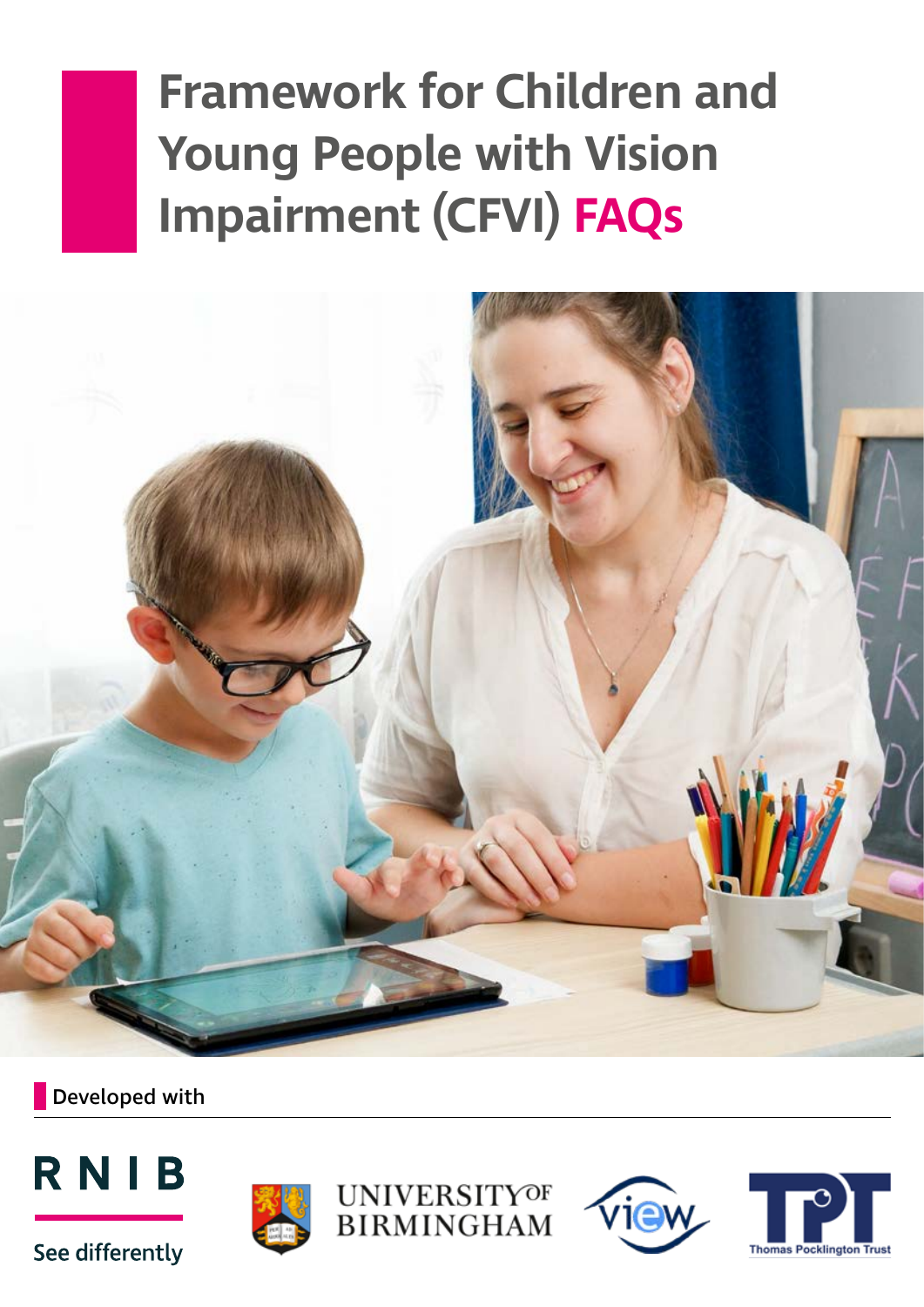### **Contents**

- **3** [Why have we developed a new](#page-2-0)  [framework?](#page-2-0)
- **5** [What is the 'UK specialist VI](#page-4-0)  [curriculum framework' project?](#page-4-0)
- **6** [What do we mean by a 'framework'](#page-5-0) [and what benefits will having a](#page-5-0)  [new framework achieve?](#page-5-0)
- **7** [Is the new framework relevant for](#page-6-0)  [use across the UK?](#page-6-0)
- **8** [How will the framework help](#page-7-0)  [children and young people with a](#page-7-0)  [vision impairment?](#page-7-0)
- **8** [How will the framework help](#page-7-0)  [parents of children and young](#page-7-0)  [people with a vision impairment?](#page-7-0)
- **9** How will the framework help [professionals working in education](#page-8-0)  [with children and young people](#page-8-0)  [with a vision impairment?](#page-8-0)
- **10** [How has the new UK framework](#page-9-0)  [been developed?](#page-9-0)
- **12** [Why are we developing an online](#page-11-0)  [resource hub to accompany](#page-11-0)  [the framework?](#page-11-0)
- **12** [What resources will be included](#page-11-0)  [within the hub and how can I](#page-11-0)  [contribute a resource?](#page-11-0)
- **13** [What is the online resource hub](#page-12-0)  [and how do we access it?](#page-12-0)
- **13** [What theoretical model underpins](#page-12-0)  [this framework?](#page-12-0)
- **15** [What are the key framework](#page-14-0)  [outcome areas?](#page-14-0)
- **15** [What initial steps can I begin](#page-14-0)  [to take to implement the new](#page-14-0)  [framework within my existing](#page-14-0)  [workplace/service?](#page-14-0)
- **16** [How can the progress of children](#page-15-0)  [and young people be tracked](#page-15-0)  [against the new framework?](#page-15-0)
- **16** [How is the new framework](#page-15-0)  different / preferable to those [currently in use across the UK?](#page-15-0)
- **17** [How will the framework](#page-16-0)  [be evaluated?](#page-16-0)
- **17** [What organisations](#page-16-0) / partners were [instrumental in the development](#page-16-0)  [of the framework?](#page-16-0)
- **17** [Further questions?](#page-16-0)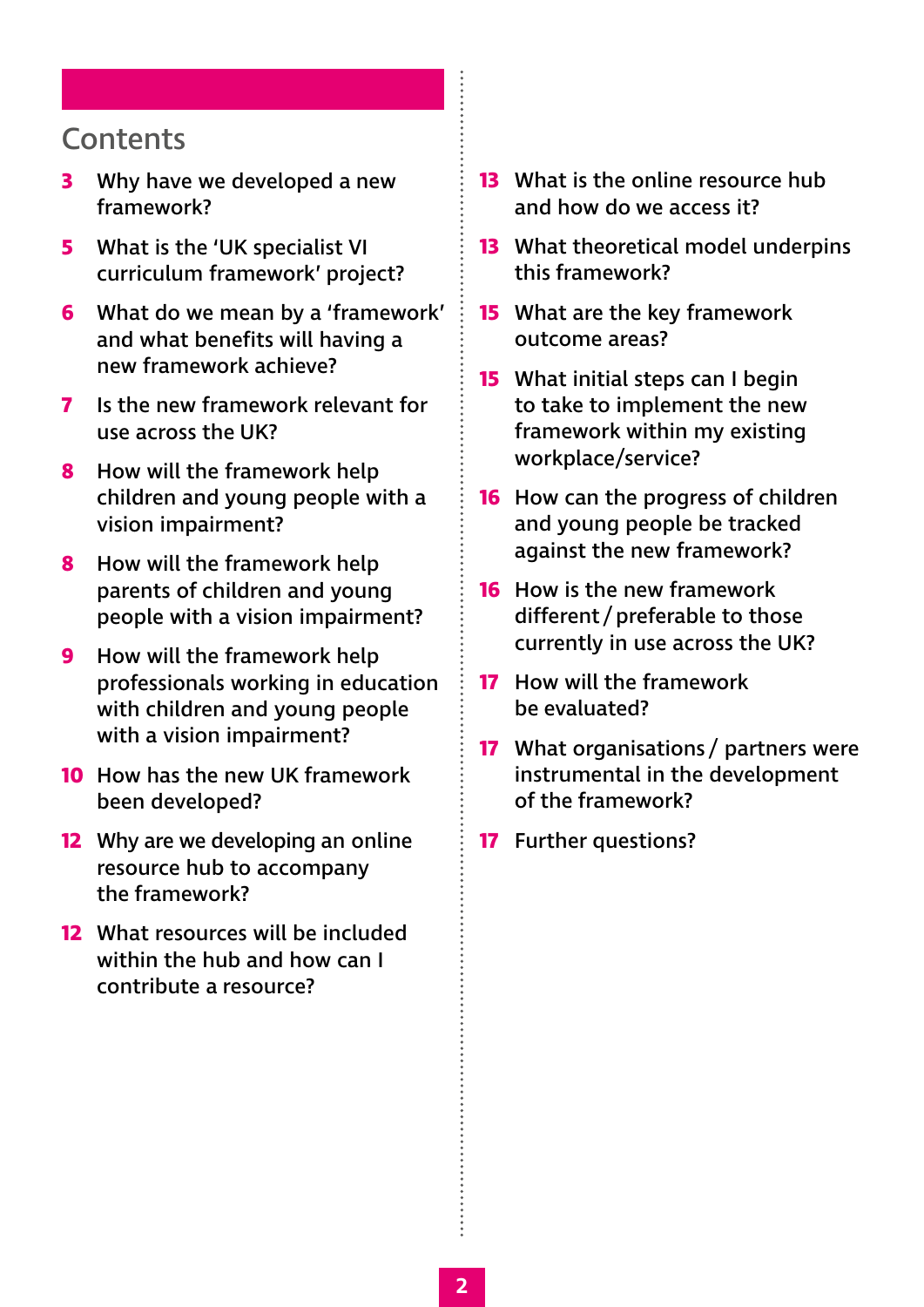### <span id="page-2-0"></span>Why have we developed a new framework?

The importance of having a specialist framework for vision impairment (VI) education that addresses the specific development and learning needs associated with blindness and partial sight, and also reflects the distinctive skills required by learners with VI, is widely recognised within the vision impairment education field.

Children and young people with VI (CYPVI) need to be taught a range of specialist skills that promote independent learning, mobility, everyday living and social communication. We know from research evidence that those CYPVI who learn these skills are much more likely than those who don't to achieve better long term outcomes in terms of making a successful transition towards greater independence during adulthood. The acquisition of these skills needs direct, high quality specialist support; they are skills acquired by sighted children and young people either incidentally, or skills that sighted children and young people don't need, for example literacy through braille or habilitation (mobility and independence skills).

The population of CYPVI is diverse and encompasses children and young people educated in mainstream settings and those taught in special school or college settings with a variety of designations e.g. SLD, PMLD. However, what these children and young people have in common is that they achieve more positive outcomes in the long-term when they receive high quality specialist teaching – differentiated to meet their individual needs – from specialists in the field of vision impairment education (i.e. Qualified teacher for children and young people with VI (QTVI) and Registered Qualified Habilitation Specialist (RQHS)).

To date several specialist curricula and outcomes frameworks for CYPVI have been used in the UK, none of which have any statutory status. Having such a range of curricula and outcome frameworks can lead to a lack of clarity about what should be taught, when it is taught and the importance of its delivery by a suitable qualified specialist professional. This, and the fact that there is a lack of a shared vocabulary, can make it difficult to communicate to the nonspecialist education sector the need for these skills to be taught and who has responsibility for what. These differences in provision around the UK can mean a "postcode lottery" in terms of which skills are taught and developed by CYPVI. The situation is not helped by the fact that childhood VI is a very low incidence disability and education policy, and practice tends to focus on the needs of the larger population groups.

Through liaison with specialist teachers for children and young people with VI, the professional association of the Vision Impairment Education Workforce (VIEW), discovered that while a wide range of resources and strategies are being developed to support the teaching of a specialist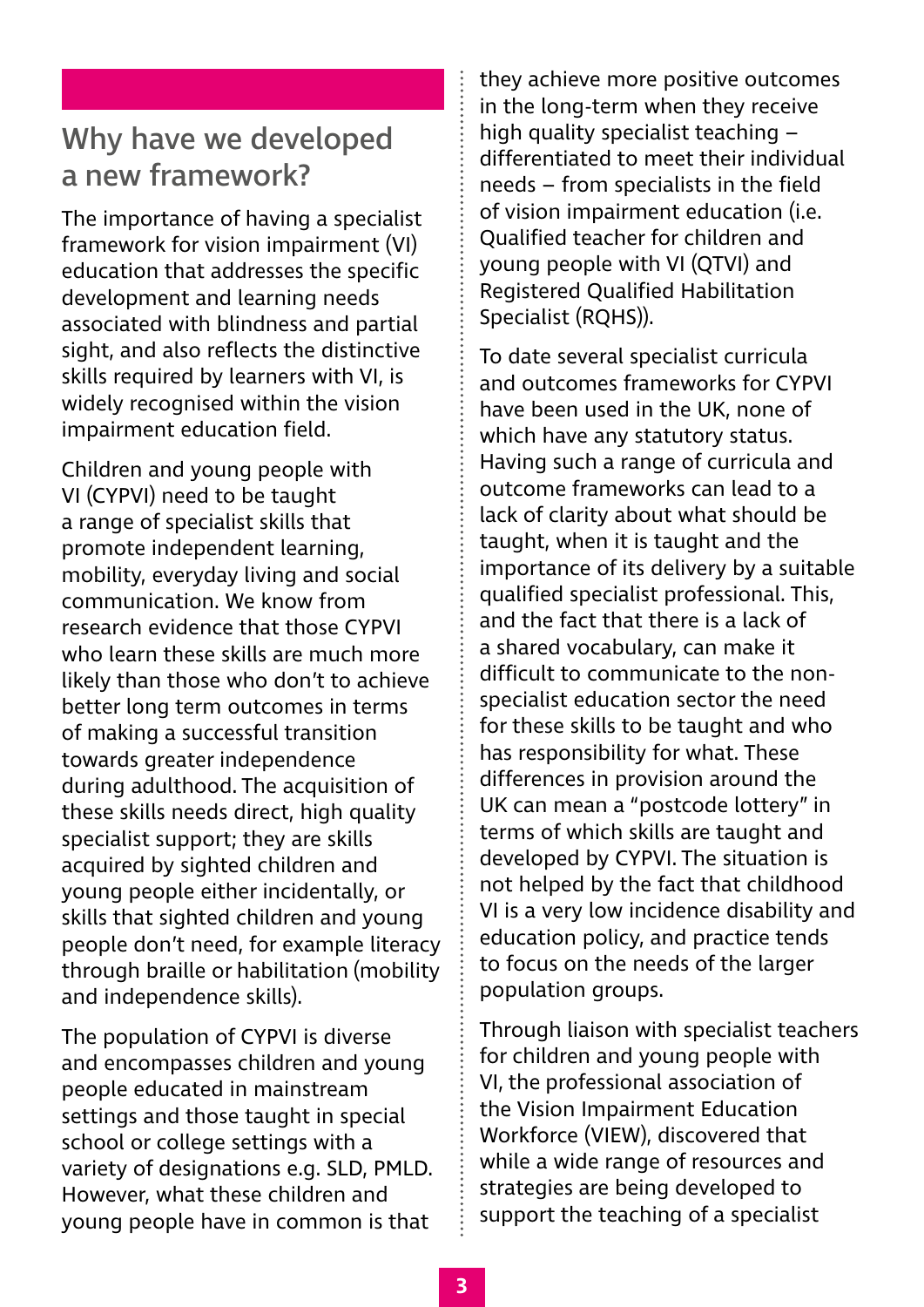curriculum, these initiatives are happening within individual local authority support services and schools for CYPVI rather than as part of a wider, coherent strategy. VIEW also found that the teachers concerned are keen to share their ideas and resources and to learn from each other.

Further consultation carried out by VIEW with specialist teachers and academics in VI education found that there was enthusiasm for a project to both develop a **national, UK specialist VI curriculum framework**, and to support the development and sharing of education resources that can be used to deliver the curriculum on the ground.

The timing of the project to develop a new curriculum is crucial because it coincides with:

- **•** Key changes in teacher training, including a review of the mandatory qualification (MQ) for teachers of children and young people with sensory impairment (vision impairment, hearing impairment, and multi-sensory impairment).
- **•** Budget cuts to education support services over recent years.
- **•** Increased delegation of SEN funding and responsibility away from local authorities to individual schools.
- **•** The increasing demands of the academic curriculum as a result of recent education reforms, squeezing the time available for non-academic teaching.

These points, along with the inconsistent approaches to special skills teaching described above create a confused landscape which makes it difficult for the specialist education profession to get the key messages across to schools, local government departments (who influence budget spend at local level) and government education department officials (who influence national policy). Increasingly, this is having a negative impact on specialist provision. It is therefore more important than ever to ensure a coherent and consistent offer when it comes to the specialist curriculum. This will help to prevent the teaching of these specialist skills being deprioritised as tighter budgets encourage other types of learning to be prioritised over the essential specialist skills required by CYPVI.

**To conclude, consultation and research have highlighted the need for a new single unifying framework, informed by existing specialist VI curricula/frameworks, to underpin the education of CYPVI in the UK.**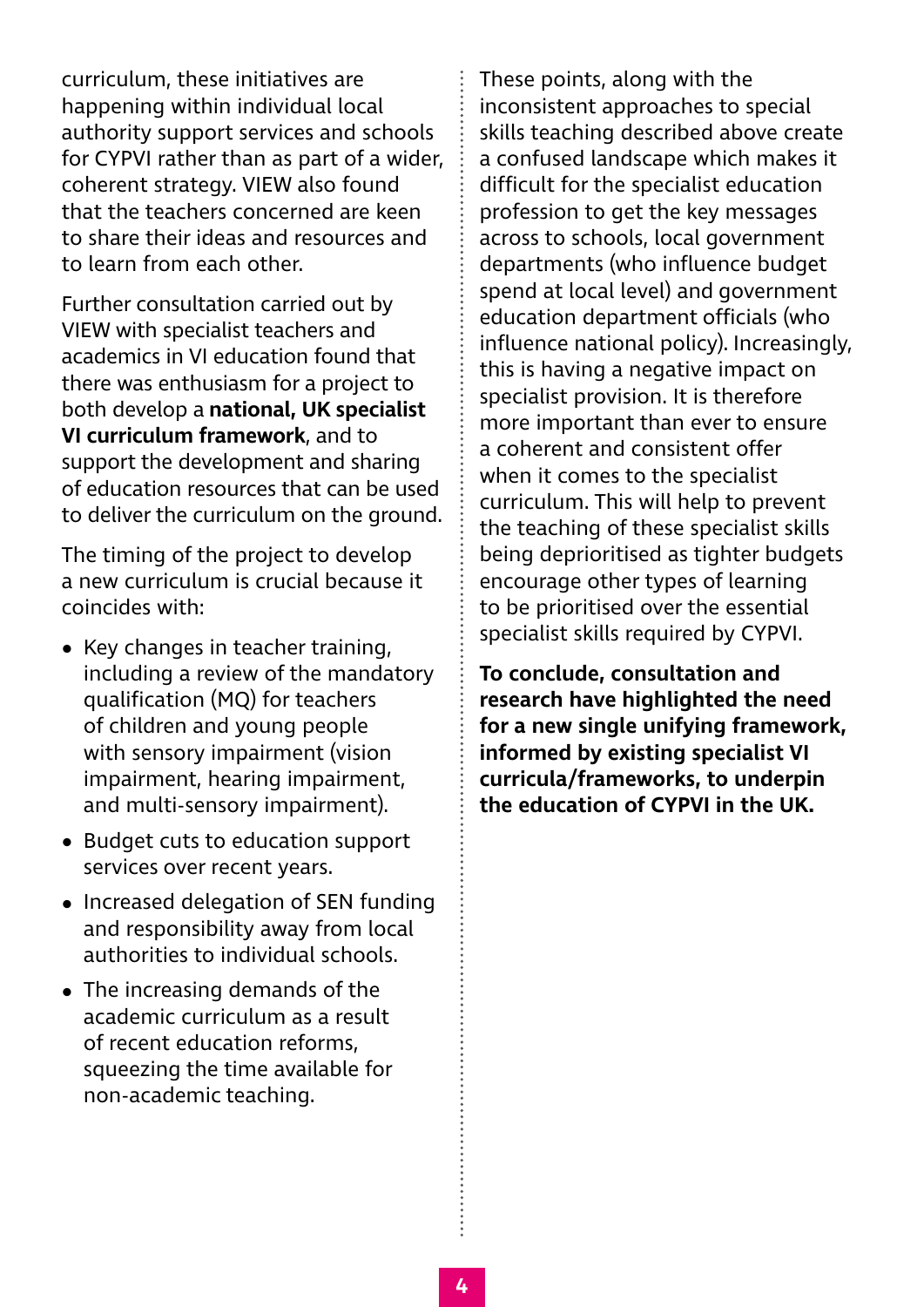### <span id="page-4-0"></span>What is the 'UK specialist VI curriculum framework' project?

The Royal National Institute of Blind People (RNIB) in partnership with the professional association for the Vision Impairment Education Workforce (VIEW), Vision Impairment Centre for Teaching and Research (VICTAR) at University of Birmingham, and Thomas Pocklington Trust (TPT) launched a project in 2020 to address the needs outlined in the section: **'Why have we developed a new framework?'**.

#### **The project has two core strands:**

#### **Strand 1: The establishment of a single, UK wide, specialist framework for children and young people with Vision Impairment (VI).**

The 2-year project, funded by RNIB, draws on extensive consultation across the VI sector to provide a single, unifying framework for the specialist elements of VI education, aiming to give clarity, consistency of provision for children and young people, and a shared vocabulary for non-specialists and VI specialist education professionals.

**Strand 2: The creation of an online professional resource hub to host resources and tools which support the delivery of the framework in practice.**

#### **As stated in more detail in the section:**

**'Why have we developed a new framework?'**. VIEW has discovered that a wide range of resources and strategies are being developed to support the teaching of a specialist curriculum framework in individual VI services and schools across the UK. These initiatives are happening within individual local authority support services and schools for pupils with vision impairment rather than as part of a wider, coherent strategy. We know that the teachers concerned are keen to share their ideas and resources and to learn from each other.

The aim of the project is to encourage and support sector colleagues in sharing strategies and resources they have developed with the wider sector by providing a free accessible online hub for the sector to upload resources to and use as a first point of reference for locating resources and information relevant to teaching the specialist skills required. We hope this will encourage a knowledge sharing culture which will in turn save time, improve efficiency and consistency in what is being taught across the UK. This element of the project involves identification and cataloguing of a wide range of resources and strategies currently in use across the sector as well as gap analysis of where resourcing is low in order for future development work to be targeted here.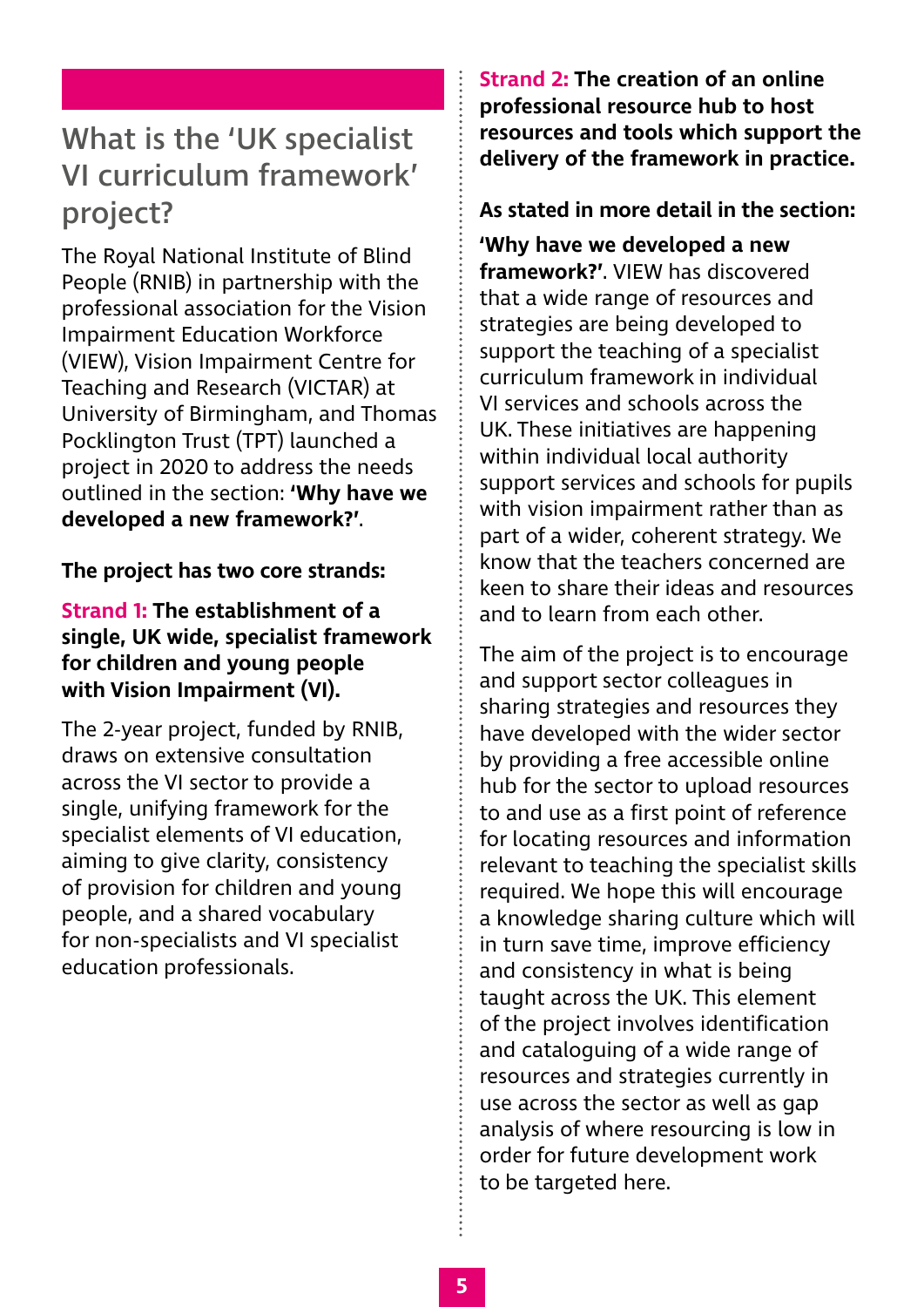### <span id="page-5-0"></span>What do we mean by a 'framework' and what benefits will having a new framework achieve?

The framework is a high-level UK wide resource which details the key areas in which CYPVI and their families require specialist support. It clarifies and defines the elements of specialist skill development, interventions and best practice support that are essential for CYPVI. It also enables parents to understand the pathways of support for their child and the services involved in providing that support. Further, the framework highlights the responsibility of non-specialists in supporting the delivery of the content of this framework as part of their wider commitments to educational inclusion.

The framework has been developed to help improve the outcomes for CYPVI across the whole range of abilities and needs. It can make a positive contribution to their longterm emotional wellbeing by helping to ensure that they progress into adulthood with the appropriate skills and that they achieve in line with their underlying cognitive ability and fulfil their potential.

The development of the framework has been informed by a large-scale consultation process (using the Delphi method). This process has involved three rounds of consultations with a range of stakeholders (e.g. CYPVI, parents, QTVIs, RQHSs as well as other specialists involved in the education

and support of CYPVI) using focus groups and questionnaires. The framework will sit alongside and be integrated with the academic curriculum to which all children are entitled. It has been informed by existing frameworks including, the Expanded Core Curriculum (ECC) in North America, National Sensory Impairment Partnership (NatSIP) Learner Outcomes and Quality Standards for Habilitation.

The framework is non-statutory at this time although we will be striving to change this post launch to ensure that the core areas identified are recognised as essential (not optional) skills that CYPVI must be taught in order to thrive, thus supporting the need for specialist provision to be provided.

It is envisaged that the creation of a single, UK specialist VI curriculum framework, predicated on a model of independence, empowerment and agency will create consistency and provide a gold standard for VI education, encouraging schools and local authorities to focus on longterm outcomes rather than short-term strategies that foster dependency or save money.

#### **So, to conclude, key intended benefits of the framework include:**

- **•** Improved outcomes for all children and young people with vision impairment in fulfilling their potential.
- **•** A shared vocabulary for nonspecialists and VI specialist education professionals.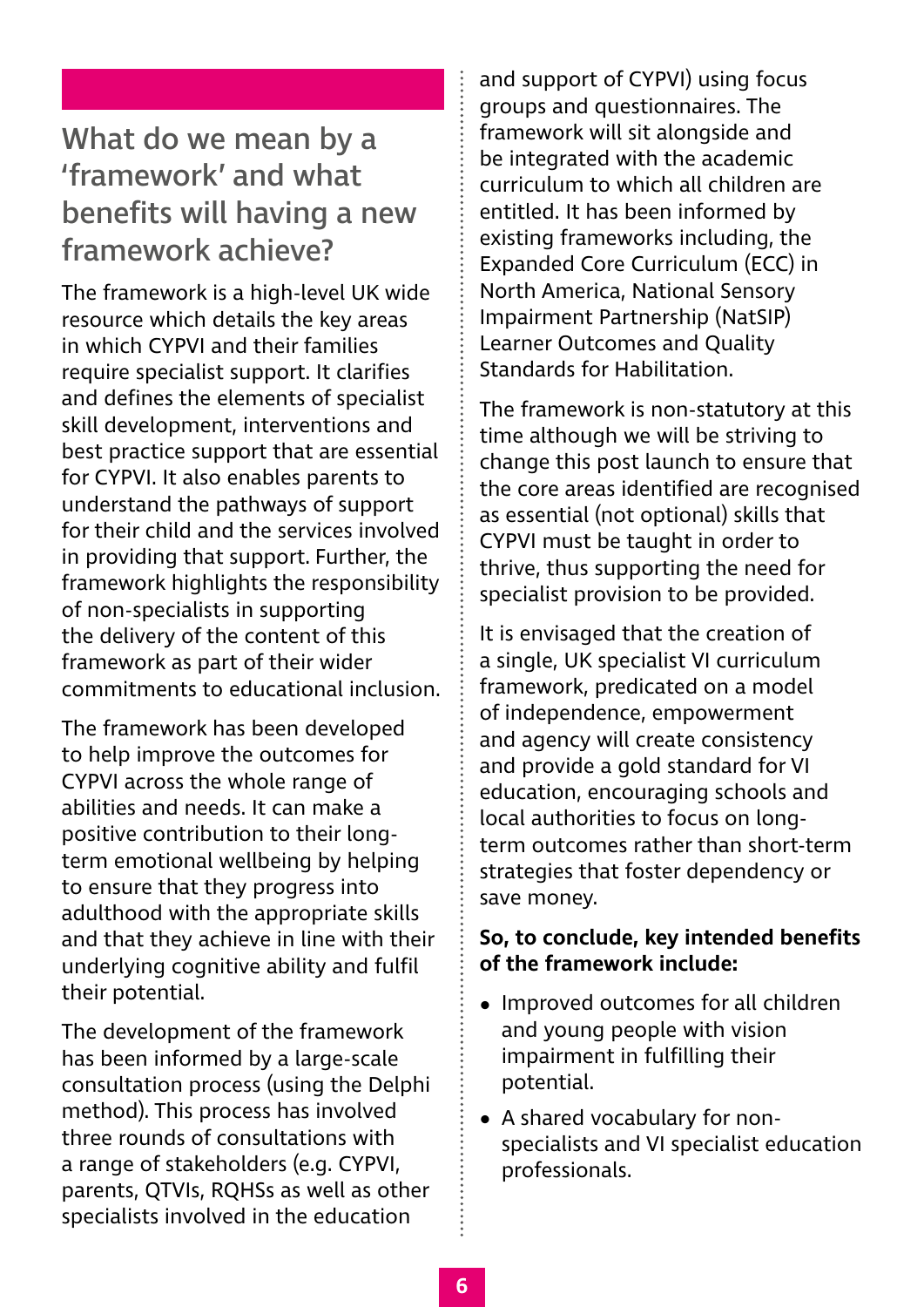- <span id="page-6-0"></span>**•** Clarity and consistency in the quality of specialist provision for all children and young people with a VI across the UK in education.
- **•** Access to shared resources providing greater and more effective sharing of teaching resources and strategies between professionals across the sector.
- **•** Understanding by non-VI education professionals of what constitutes good VI provision and their role in facilitating that.

### Is the new framework relevant for use across the UK?

The new framework has been developed through consultation across the UK, ensuring representation of specialist colleagues from within each of the devolved nations. Consultation has included:

- **•** Ensuring UK-wide representation on our Delphi panel.
- **•** Clarifying that language used is approved and relevant across all nations.
- **•** Ensuring the high-level core outcomes are applicable across all national contexts in the UK.
- **•** Clarifying that its content is independent of national policy.
- **•** Recognising the presence of differing models of service delivery.

In addition to the consultation itself, the management of the project has included collaboration with professionals working for major sector organisations and networks across the UK that include: Royal National Institute of Blind People (RNIB); The Professional Association for the Vision Impairment Education Workforce (VIEW); Guide Dogs UK; Thomas Pocklington Trust; Scottish Association for Visual Impairment Education (SAVIE); Welsh Association of Vision Impairment Educators (WAVIE); Education Authority Northern Ireland (EANI); LOOK; VICTA; HabVIUK; UCL Institute of Education (IOE); New College Worcester (NCW); National Sensory Impairment Partnership (NatSIP); Heads of Sensory Services (HoSS); University of Birmingham Vision Impairment Centre for Teaching and Research (VICTAR); Scottish Sensory Centre (SSC); University of Edinburgh; Bradford Teaching Hospitals Foundation Trust; School of Optometry and Vision Science, University of Bradford.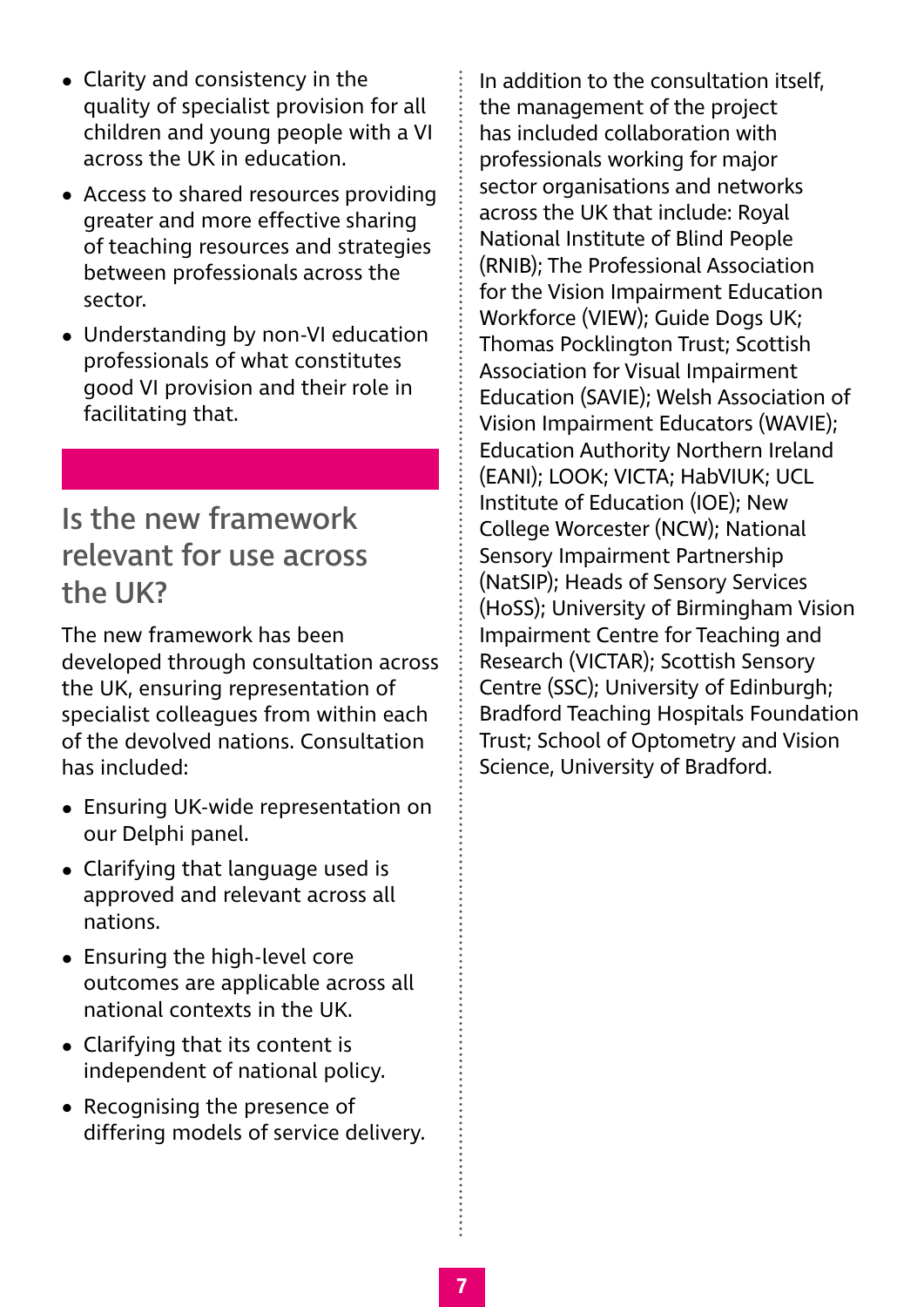### <span id="page-7-0"></span>How will the framework help children and young people with a vision impairment?

As noted previously, the framework clarifies and defines the elements of specialist skill development, interventions and best practice support that are essential for all CYPVI across the whole range of abilities and needs.

The framework will support the emotional wellbeing of CYPVI and provide them with a clear understanding of additional outcomes as well as equipping them with the skills that can ensure they progress into adulthood with confidence and with the ability to access information and use technology, get about independently, interact confidently with others and an ambitious understanding of their own potential.

The framework can assist specialist practitioners to raise the awareness of non-VI professionals, such as teachers, of the need for CYPVI to be taught skills by specialists that enable them to access the curriculum and the wider world with increasing independence. The framework can also aid discussions around how and when these skills can be delivered by specialists and reinforced by non-specialists.

### How will the framework help parents of children and young people with a vision impairment?

The framework enables parents to understand the pathways of support for their child and the services involved in providing that support within an agreed nationwide context. It provides a common language/shared vocabulary, enabling parents, VI professionals, classroom teachers and SEN officials to communicate more effectively when discussing a child's support needs.

This increased understanding of the areas of focus for a child's learning enables parents to feel more comfortable/confident when meeting professionals to discuss their child's progress. It can help parents to understand the long-term objectives of specialist professionals in helping the CYPVI maximise their independence, both in education and the wider world, in preparation for adulthood.

The framework also serves as a guide for parents when engaging with their child's activities at home as they learn new skills and knowledge.

#### **So, to conclude the framework will:**

- **•** Help parents to understand what their child is learning/how specialists might be able to support their child.
- **•** Assist parents in supporting their child's learning.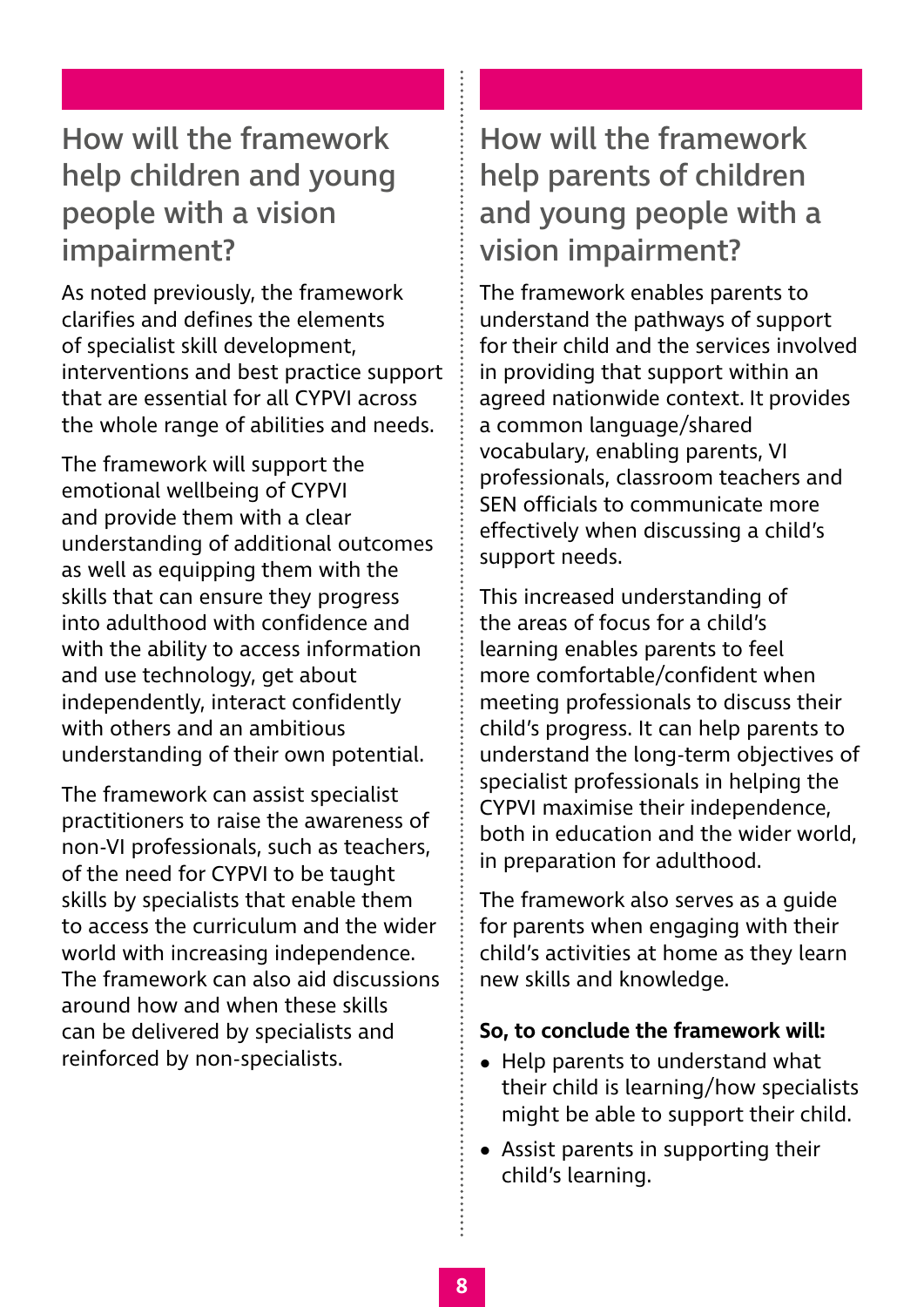- <span id="page-8-0"></span>**•** Enable specialists/parents to have a shared understanding of positive outcomes for CYPVI.
- **•** Provide parents and specialists with a common language around specials skills teaching.
- **•** Develop a shared understanding of purpose and organisation of special skills teaching.

How will the framework help professionals working in education with children and young people with a vision impairment?

Implementing a UK wide framework will allow colleagues across the sector to ensure that the support needs of CYPVI are being met across each outcome area as appropriate. The framework outcomes are intentionally high level and overarching to allow for services and schools to be able to adapt existing provision or develop new activities and resources to fit into these overarching core outcome areas. This continues to encourage flexibility of approach across the UK and embraces the degree of autonomy professionals currently have in designing successful, individualised provision for CYPVI.

The framework will therefore not provide the detail of how to deliver outcomes as this, along with resource allocation, remains at the discretion of the service or professional working with the CYPVI. This will ensure that support continues to be delivered on

the basis of individual need. Allocation of staffing and support levels will still be informed as they are now, e.g. by either NatSIP eligibility criteria and/ or professional judgement. Rather the framework will offer a shared vocabulary for non-specialists and VI specialist education professionals across the UK for the first time, as well as identifying key outcomes for CYPVI from ages 0-25.

The framework and accompanying resource hub aim to encourage and support colleagues in VI education in sharing strategies and resources they have developed, by providing a free accessible online hub which they can upload resources to and use as a first point of reference for locating resources and information relevant to teaching the specialist curriculum skills. We hope this will encourage a knowledge sharing culture which will, in turn, save time, improve efficiency and provide a level of consistency in what is being taught across the UK. Over time development work within the broad framework areas can be used to further populate the framework and resource hub to create a repository of information for the sector. Here, colleagues will be able to draw on others' resources used to "populate" areas of the framework for their own service/setting. This will offer a freedom of choice as to how to deliver the areas across the UK.

The framework will be non-statutory in the first instance, however, we will be striving to achieve statutory or guidance status post launch to ensure that the core areas are recognised as essential, not optional skills that CYPVI must be taught in order to thrive, thus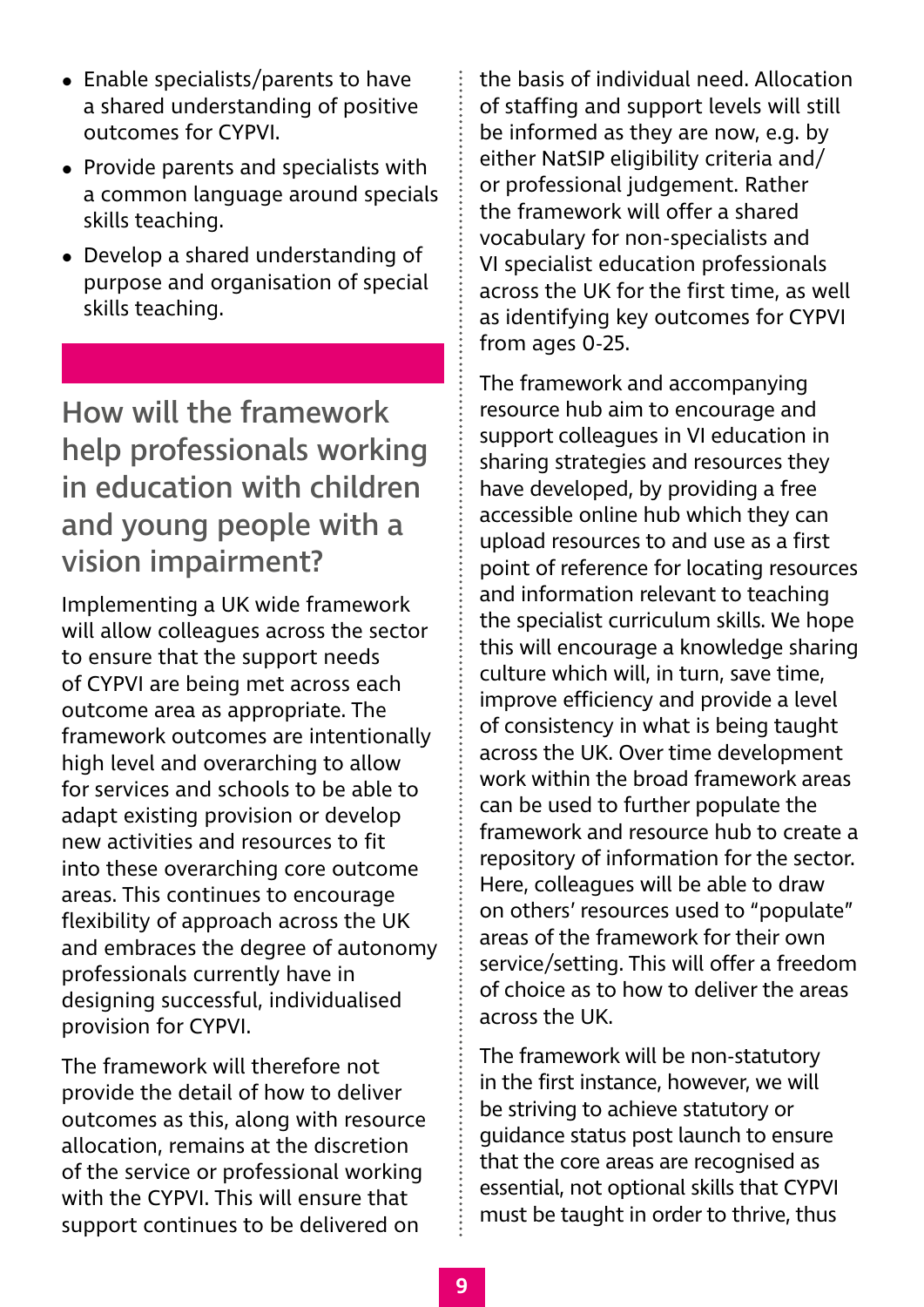<span id="page-9-0"></span>supporting the need for specialist provision to be provided. As previously stated, it is our intention that the framework will sit alongside and be integrated with the academic curriculum to which all children and young people are entitled.

### How has the new UK framework been developed?

A UK wide consultation was held over a period of 10 months, drawing upon experts across the VI education sector, representing different roles and types of expertise, as well as young people and parents.

In constructing the framework, colleagues from VICTAR, at the University of Birmingham have employed the use of the Delphi method for consultation purposes, a method that has been used for similar work in the USA. The Delphi approach is a method used to form a consensus on a complex topic. The British Psychological Society recommend a panel of between 10 and 50 participants ('panellists') when using the Delphi method. Participants are selected for their expertise on the topic and are surveyed or interviewed multiple times as part of the 'idea generation stage' and each time the outcomes of the consultation are refined until the point at which a common consensus is formed. If you are interested in finding out further information about the Delphi method then a useful resource can be found on The British Psychological Society Website (**[bit.ly/3GFKKk8](https://bit.ly/3GFKKk8)**)

50 representatives took part from across the home nations of the UK in keeping with this recommendation.

Stage 1 of the consultation began in February 2021, following a rigorous process to identify representatives for the expert panels of professionals, as well as young people and parent/ carer representatives. Ensuring fair representation across the UK which was reflective of the range of professionals working with children and young people with vision impairment, and their caseloads was crucial. The section: **'What organisations /partners were instrumental in the development of the framework?'** provides further detail of contributing organisations. VICTAR worked closely with the Project Management and Reference Groups to outline the types of roles, professional expertise and settings which should be represented, and reviewed responses submitted to an expression of interest questionnaire in order to identify a good fit for the identified profiles. When selecting panel members, a range of factors were considered to ensure good representation across the sector, including:

- **•** Country in which based (ensuring good representation within the four home nations of the UK).
- **•** Type of area worked in (rural, large city).
- **•** Professional role (e.g. QTVI, RQHS, etc).
- **•** Setting(s) worked in (e.g. early years, mainstream primary, mainstream primary with specialist unit etc).
- **•** Number of years working with children and young people with a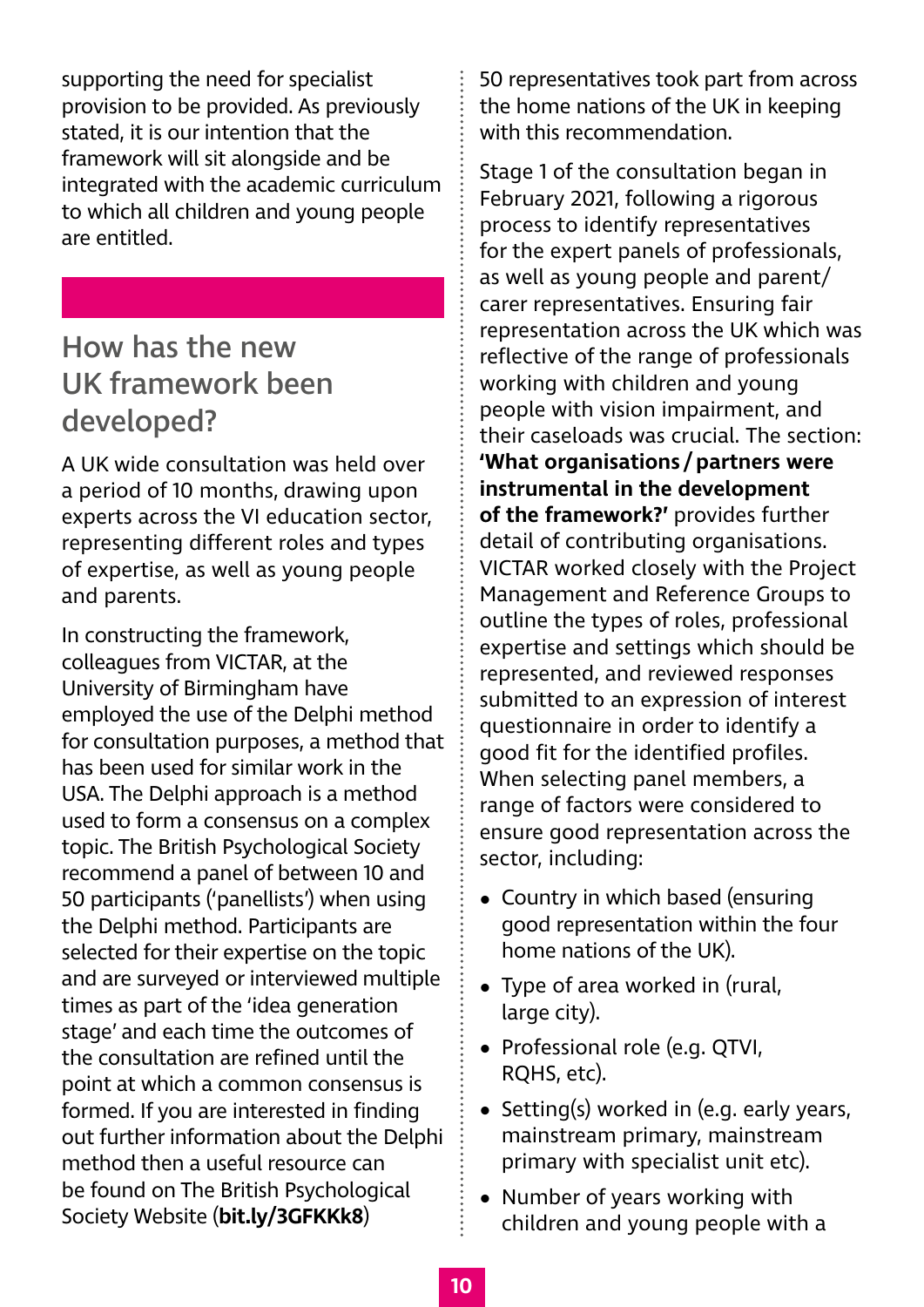vision impairment.

- **•** Number of years relevant leadership experience.
- **•** Whether maintaining an active caseload.
- **•** Nature of caseload.
- **•** Characteristics of individual (e.g. gender, whether has a disability, ethnicity).

#### **There were three stages of the consultation:**

#### **Stage 1: Focus Groups**

During the stage 1 consultation the project team conducted nine online focus groups, capturing the expert opinions of 50 panel members. These focus groups covered the following themes:

#### **Specialist curriculum in the UK**

- **•** What specialist provision is currently available.
- **•** Why specialist input is needed for CYPVI.
- **•** Gaps in current provision which should be addressed.

#### **Boundaries of areas/outcomes to be included**

- **•** Defining the different areas of the framework.
- **•** Ensuring the framework meets the broad spectrum of needs of the cohort of CYPVI.
- **•** Ensuring the framework is respectful of national contexts and cultural differences.

#### **Naming the framework**

**•** Suggestion and consideration of appropriate names for the framework taking into account its UK wide application.

After the focus groups were completed, verbatim transcripts were produced from the Zoom recordings. Members of the project team worked together to analyse the transcripts, first identifying key components of the framework through an inductive approach, and then drawing upon existing literature and curricula to help organise these into categories. Through this analysis 10 key areas of the framework were identified as well as sub-themes which are used to illustrate each of these areas.

#### **Stages 2 and 3: Online Surveys**

During stage 2, participants were presented with the initial outline of the framework which had been developed during stage 1. This included providing feedback on:

- **•** The outcome areas identified.
- **•** The title and description given to each outcome area.
- **•** The examples given to illustrate each area.

Participants were also asked to consider potential use of the framework for different 'case studies' of children and young people to test its usability, before providing overall feedback and thoughts on the most appropriate name.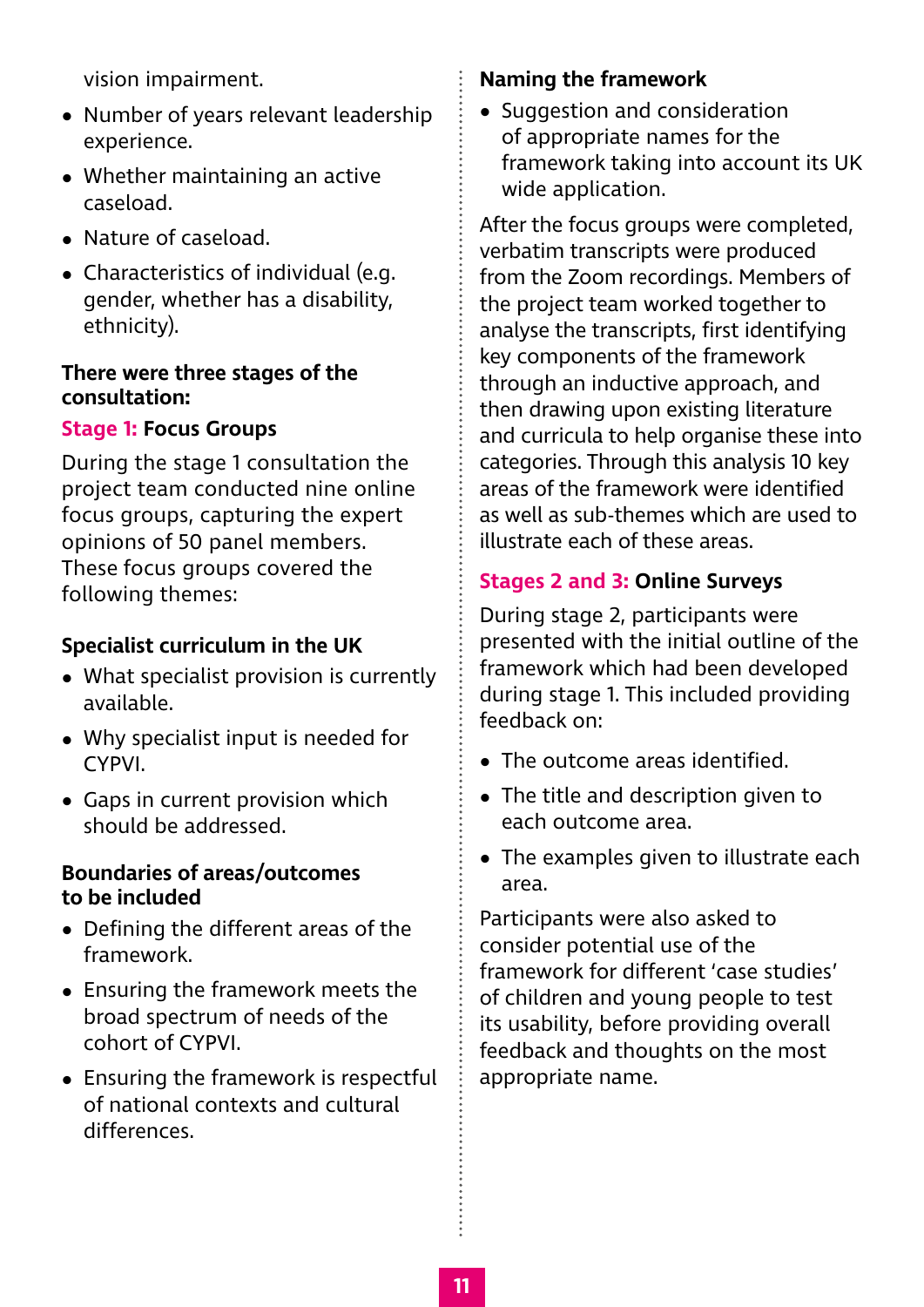### <span id="page-11-0"></span>Why are we developing an online resource hub to accompany the framework?

When the idea of a single, UK wide specialist VI curriculum framework was first discussed, a number of QTVIs, services and schools approached us offering to share resources that they had already developed. Prior to the start of the project further consultation with the sector identified the need for resources to be available in a centralised place which could be used to either host resources created by the sector or signpost to resources which already exist: a resource hub.

The framework and accompanying resource hub aim to encourage and support colleagues in sharing strategies and resources they have developed with the wider sector by the provision of a free accessible online hub. Colleagues in the sector can upload resources to the hub and also use it as a first point of reference for locating resources and information relevant to the teaching of special skills.

It is hoped that this will encourage a knowledge sharing culture in the sector which will save time and improve the efficiency and consistency of what is being taught across the UK. We also hope to identify where there is a shortage of certain resources, e.g. in specific outcome areas, and over time to encourage development of new resources to fill the gaps.

### What resources will be included within the hub and how can I contribute a resource?

The online resource hub will contain a wide range of resources that have relevance to each area of the framework. Indicative examples of resources include:

- **•** a one-page document to help teach an aspect of independent living skills
- **•** a scheme of work to support the teaching on use of a piece of assistive technology
- **•** a series of materials that support assessment or outcomes setting
- **•** progress trackers
- **•** resource packs for teaching e.g., braille, touch-typing
- **•** checklists e.g., exam equipment, transition, ICT, accessible classroom
- **•** activity cards e.g., to support selfadvocacy
- **•** templates e.g., referral letters
- **•** guides for parents e.g. understanding CVI

If you would like to share your ideas and resources for inclusion within the resource hub, we would love to hear from you. The more resources we can share and make available the easier, the more efficient we can be in delivering information and resources to the children and young people we support.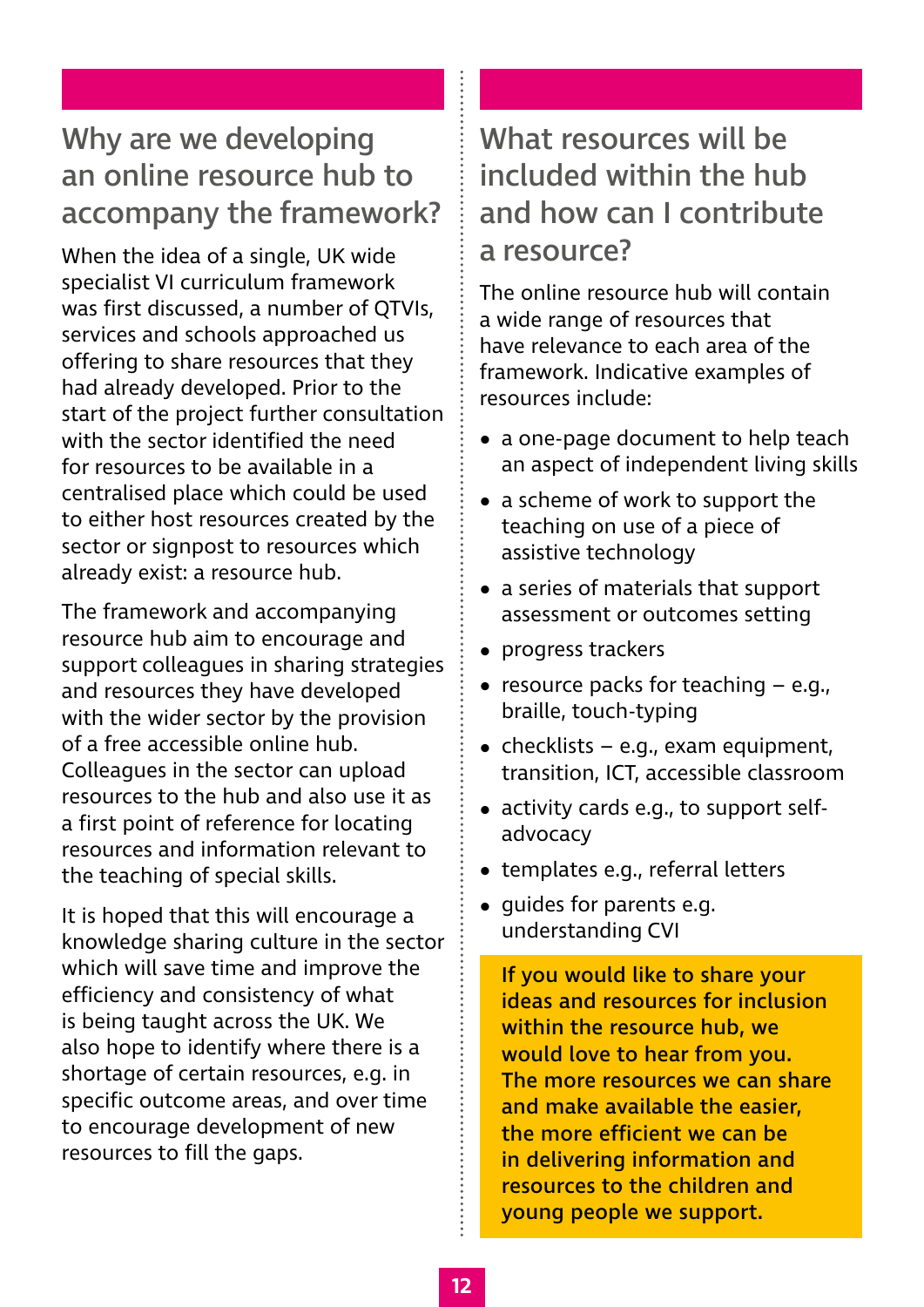<span id="page-12-0"></span>Please email us at: [cypf@rnib.org.uk](mailto:cypf@rnib.org.uk) with the 'Subject' CFVI Resource(s).

**•** If you would like to provide resources but are unsure whether your resource would be of help to others, or if you think it may need some refining, please contact us for an initial chat as we have a helpful group of professionals from the field who are on hand to support you and offer advice or guidance if required.

### What is the online resource hub and how do we access it?

**The online professional resource hub hosts and signposts to resources and tools which can be used to support the delivery of the new framework in practice.** 

Through talking to specialist teachers for learners with VI, VIEW discovered that a wide range of resources and strategies are being developed to support the teaching of a specialist curriculum framework in individual VI services and schools across the UK. These initiatives are happening within individual local authority support services and schools for pupils with VI rather than as part of a wider, coherent strategy. We know that the teachers concerned are keen to share their ideas and resources and to learn from each other.

The Bookshare CFVI resource hub encourages and supports sector colleagues to be able to share tools and resources that have been

developed by individuals or services, with the wider sector. Users will be able to submit resources for upload to the site or recommend resources freely available that we can signpost to within each of the 11 CFVI areas.

We hope this will be embraced by the sector and used as a first point of reference for locating resources and information relevant to teaching of specialist curriculum skills. We wish to encourage a knowledge sharing culture which will in turn save time for those working with children and young people with a vision impairment and improve efficiency and consistency in what is being taught across the UK.

To access the CFVI Resource hub within RNIB Bookshare visit: **[bit.ly/3BdLoEv](https://bit.ly/3BdLoEv)**

### What theoretical model underpins this framework?

Underpinning the framework is the Access to Learning-Learning to Access model as outlined in our introductory project material. This model is rooted in the belief that specialist support for children and young people with vision impairment should focus on two key outcomes as a route to social inclusion:

- 1. Access to learning: Ensuring all children and young people have fair and optimised access to education.
- 2. Learning to access: Ensuring all children and young people have opportunities to develop their own agency, voice and independence.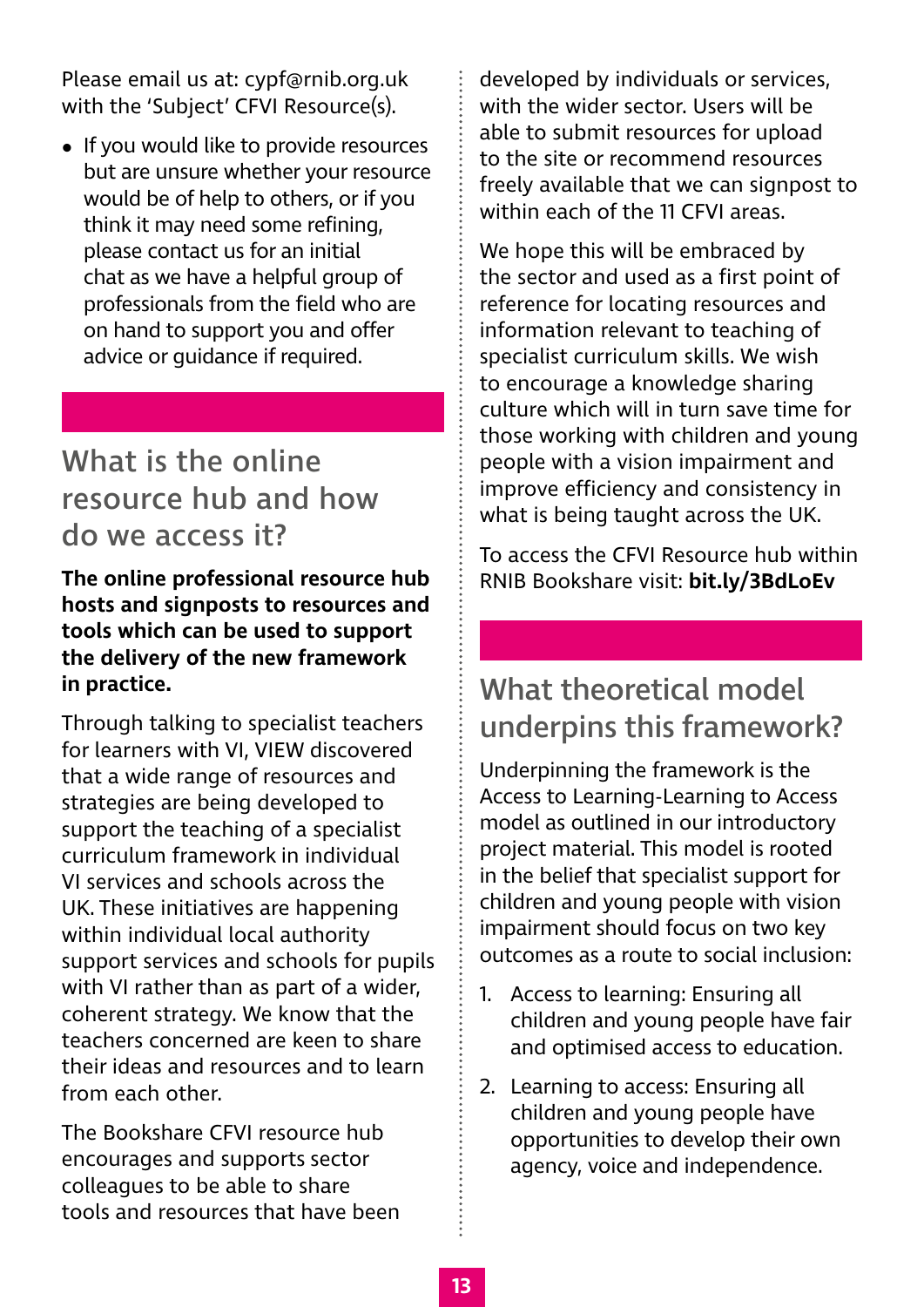Through this model we can describe a progression whereby over time, the emphasis shifts from support being provided directly to the child/young person (captured as 'access to learning'), to them acquiring the skills enabling them to function with agency and independence (hence the notion of 'learning to access'). A key role of carers and educators (including specialist educators) is to manage this progression through structuring an environment that helps promote learning and access whilst also seeking to ensure that appropriate individual skills are developed. It is recognised that this balance will vary for different children and their developmental age.

The model and the framework seek to be inclusive and celebrate access and agency in all its forms. This is true whether this is early reaching or expressions of awareness and choice in young and developmentally young children, or using mobile braille technology to help navigate a complex city environment.

#### **You can read more about this model within the following:**

- **•** McLinden, M., Douglas, G., Cobb, R., Hewett, R., Ravenscroft, J. (2016). **'Access to learning' and 'learning to access': Analysing the distinctive role of specialist teachers of children and young people with vision impairments in facilitating curriculum access through an ecological systems theory.** British Journal of Visual Impairment, 34(2), 177-195. (**[bit.ly/3AUhOni](https://bit.ly/3AUhOni)**)
- **•** Douglas, G., McLinden, M., Ellis, E., Hewett, R., Wooten, A., Ware, J., &

Williams, L. (2019). **A rapid evidence assessment of the effectiveness of educational interventions to support children and young people with vision impairment.** Welsh Government, GSR report number 39/2019. (**[bit.ly/3IWKgrq](https://bit.ly/3IWKgrq)**)

**•** Keil, S. & Cobb, R. (2019). **Learning to Access: Why we need a new UK specialist curriculum to enable equitable participation in education for children and young people with vision impairment.** VIEW discussion paper. VIEW. (**[bit.ly/32U9yXX](https://bit.ly/32U9yXX)**)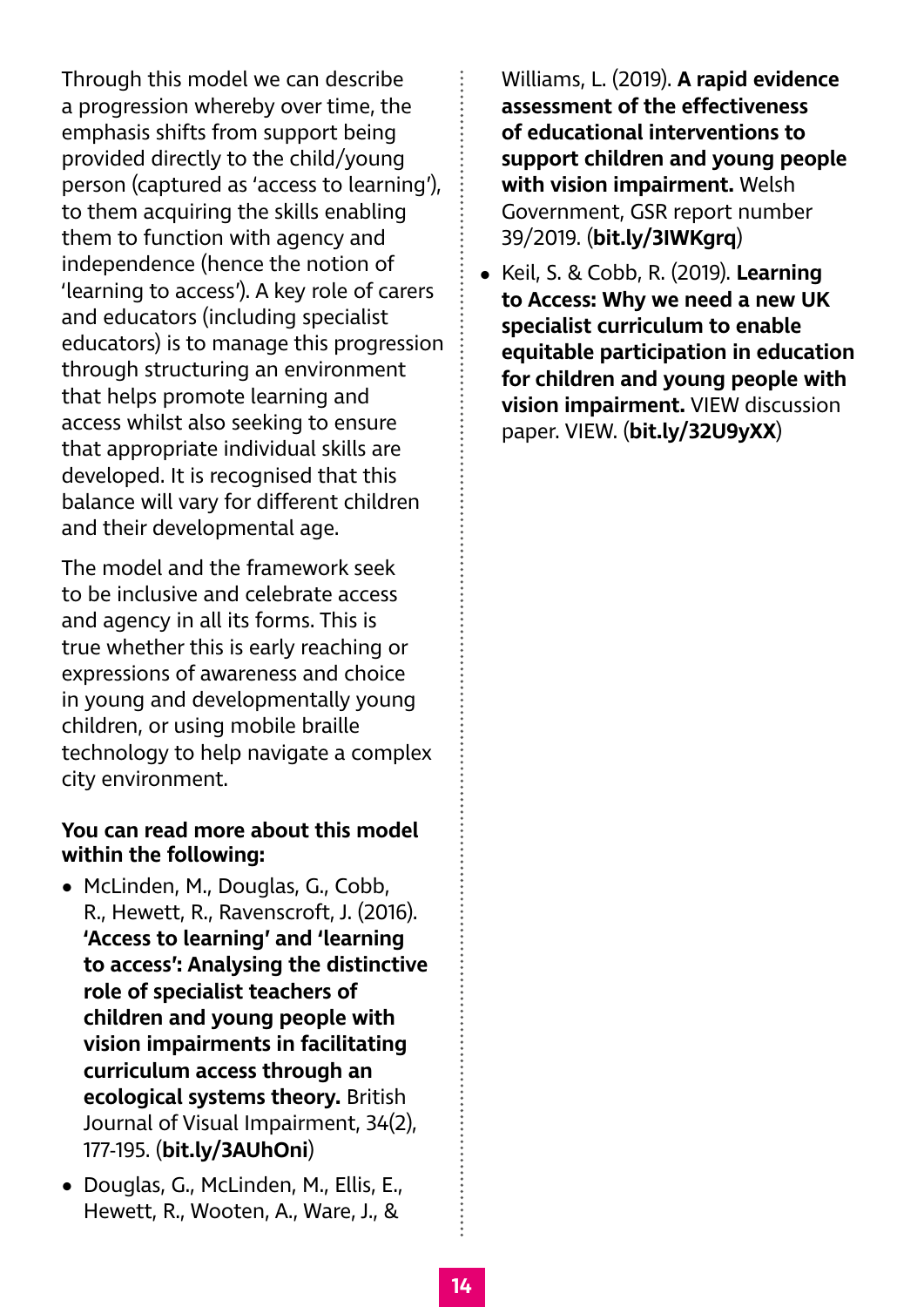### <span id="page-14-0"></span>What are the key framework outcome areas?

Within the broad philosophy of the Access to Learning – Learning to Access model, the following eleven areas of the framework have been developed:

- **•** Area 1: Facilitating an Inclusive World
- **•** Area 2: Sensory Development
- **•** Area 3: Communication
- **•** Area 4: Literacy
- **•** Area 5: Habilitation: Orientation and Mobility
- **•** Area 6: Habilitation: Independent Living skills
- **•** Area 7: Accessing Information
- **•** Area 8: Technology
- **•** Area 9: Health: Social, Emotional, Mental and Physical Wellbeing
- **•** Area 10: Social, Sports and Leisure
- **•** Area 11: Preparing for Adulthood

Each of the areas seeks to capture the important parts of the educational experience of children with vision impairment and associated educational outcomes. Each area is described in greater detail within the framework itself. What initial steps can I begin to take to implement the new framework within my existing workplace/ service?

The obvious starting point is the sharing of the new framework with colleagues and becoming familiar with "titles"/language of each of the 11 areas, and what they encompass.

- **•** It would then be helpful to undertake an informal audit of how the 11 areas are currently represented/delivered within your school/service. You can consider for example, what you have called these previously and whether there are any gaps.
- **•** You can then undertake an audit of existing teaching resources, placing them into the relevant areas of the framework.
- **•** You may wish to consider how recommendations and outcomes/ targets for children and young people could be written, using the language of the framework areas.
- **•** Finally, you can consider changing school/service paperwork to incorporate the language of the framework/interventions appropriate to a framework area.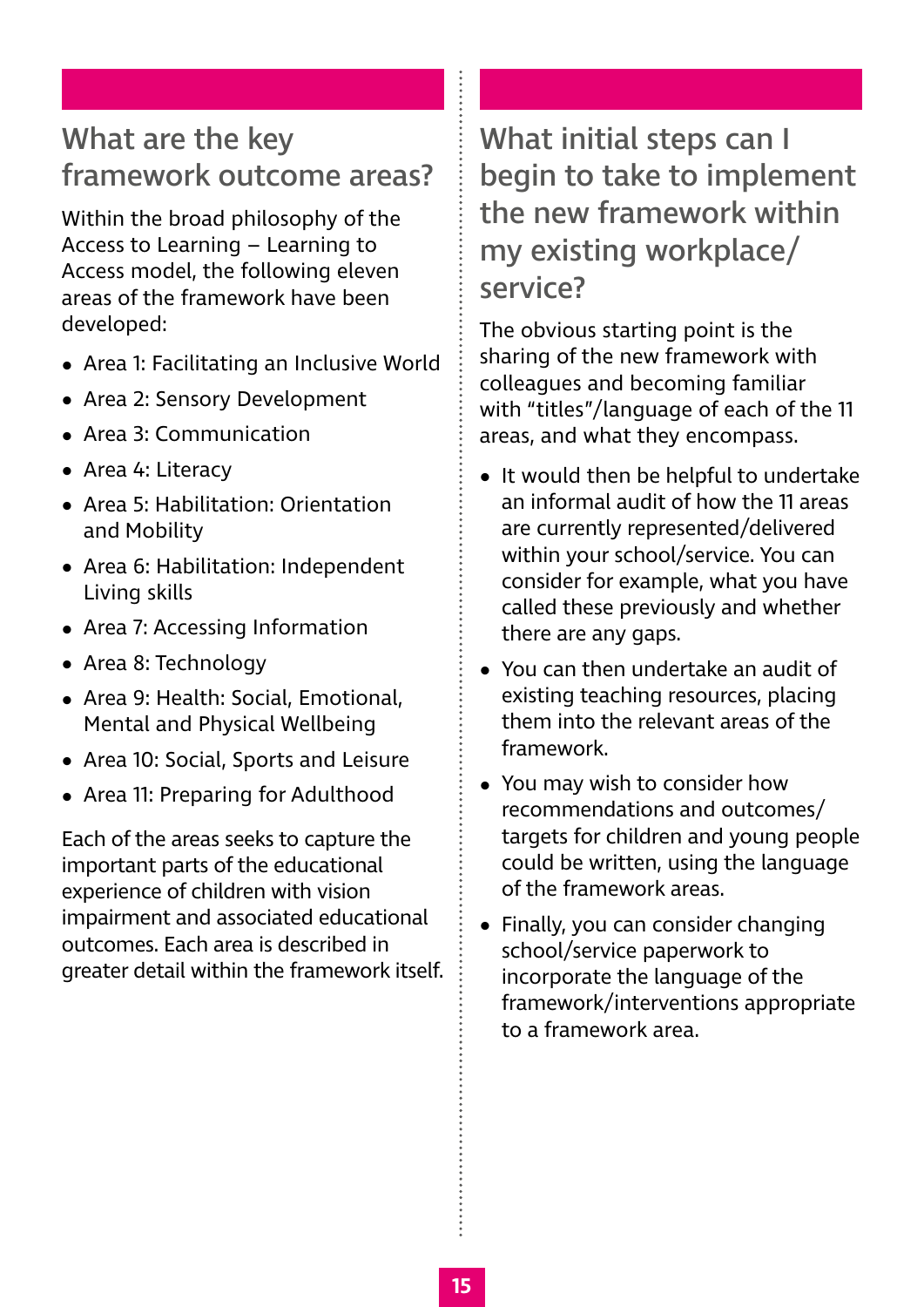### <span id="page-15-0"></span>How can the progress of children and young people be tracked against the new framework?

At present the framework is not designed to be used in this way. In phase 2 of the project (2022-2025), we will be exploring how the framework and related outcomes can possibly provide a method of tracking young people's progress.

### How is the new framework different/preferable to those currently in use across the UK?

The importance of a specialist framework which captures the distinctive skills required by this group has been widely recognised within the vision impairment education field for many years. However, to date, there has been no universally recognised specialist framework for children and young people with vision impairment in a UK context. This can lead to a lack of clarity about what should be taught and by whom and inconsistent educational offers with different stakeholders finding it difficult to communicate with one another using a shared language.

The CFVI forms a strong foundation for achieving equitable entitlement for children and young people with vision impairment across the UK by clarifying and defining the elements of specialist skill development, interventions and best practice that can be discussed by all using a shared vocabulary, whilst Area 1 of the framework is unique in its emphasis on facilitating a more inclusive world. We hope that uptake of one framework within the field in the UK will provide a sound basis on which to seek statutory status.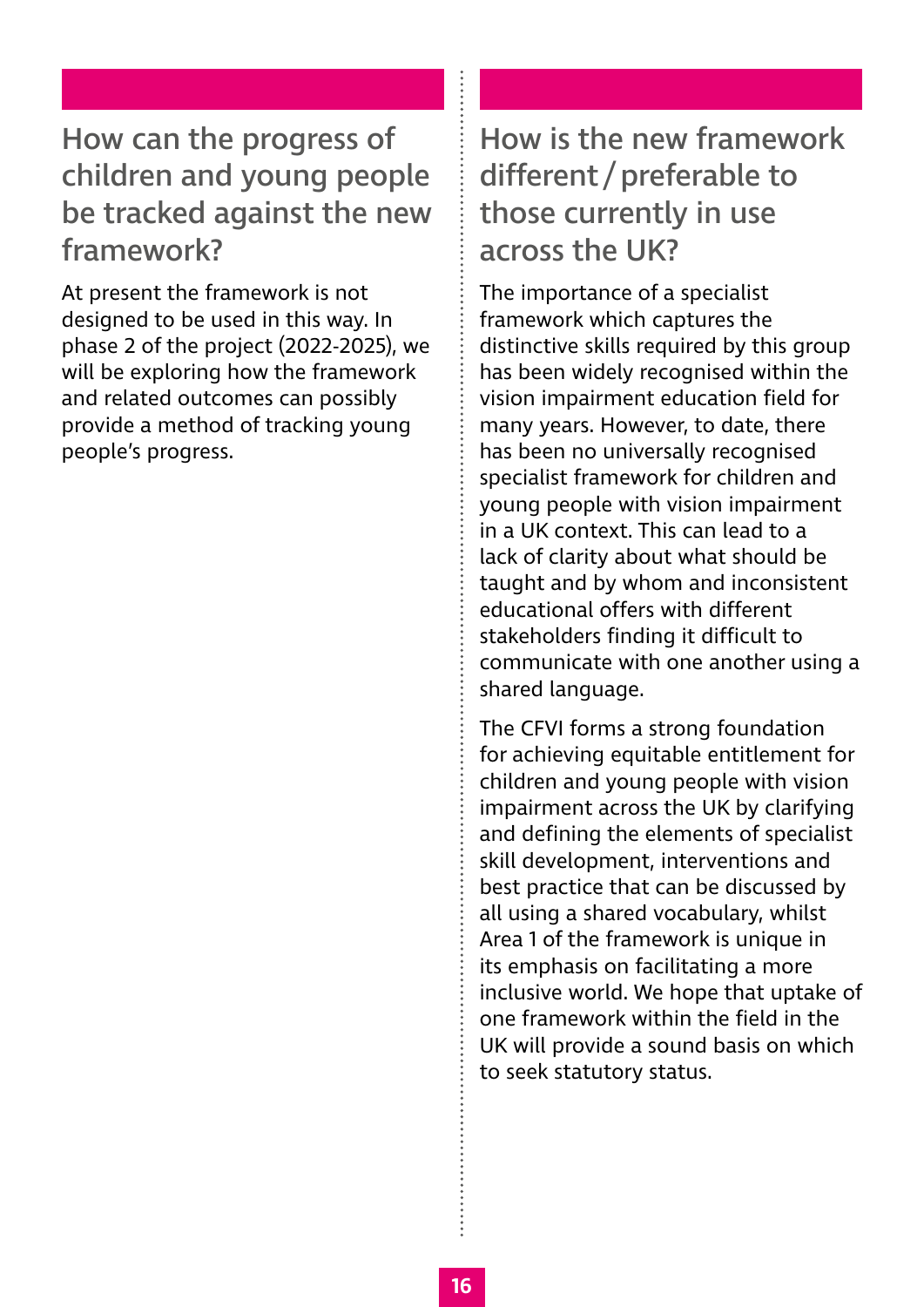### <span id="page-16-0"></span>How will the framework be evaluated?

The framework will be evaluated in several ways. Quantitative evaluation will look at familiarity, use and downloads of the framework and resources. Over the course of phase 2 of the project, 2022-2025, the qualitative impact of the framework will be evaluated using a range of methods including case study research.

What organisations/ partners were instrumental in the development of the framework?

In addition to all our consultation participants, throughout the duration of phase 1 of project, we have engaged with the following organisations and networks to support the development of the CFVI:

- **•** Royal National Institute of Blind People (RNIB)
- **•** University of Birmingham Vision Impairment Centre for Teaching and Research (VICTAR)
- **•** The Professional Association for the Vision Impairment Education Workforce (VIEW)
- **•** Thomas Pocklington Trust (TPT)
- **•** Scottish Association for Visual Impairment Education (SAVIE)
- **•** Guide Dogs UK
- **•** Welsh Association of Vision Impairment Educators (WAVIE)
- **•** Education Authority Northern Ireland (EANI)
- **•** LOOK
- **•** VICTA
- **•** HabVIUK
- **•** UCL Institute of Education (IOE)
- **•** New College Worcester (NCW)
- **•** National Sensory Impairment Partnership (NatSIP)
- **•** Heads of Sensory Services (HoSS)
- **•** Scottish Sensory Centre (SSC)
- **•** University of Edinburgh
- **•** Bradford Teaching Hospitals Foundation Trust
- **•** School of Optometry and Vision Science, University of Bradford.

### Further questions?

If you have any further questions regarding the development of the framework, please contact us at: **[cypf@rnib.org.uk](mailto:cypf%40rnib.org.uk?subject=)**